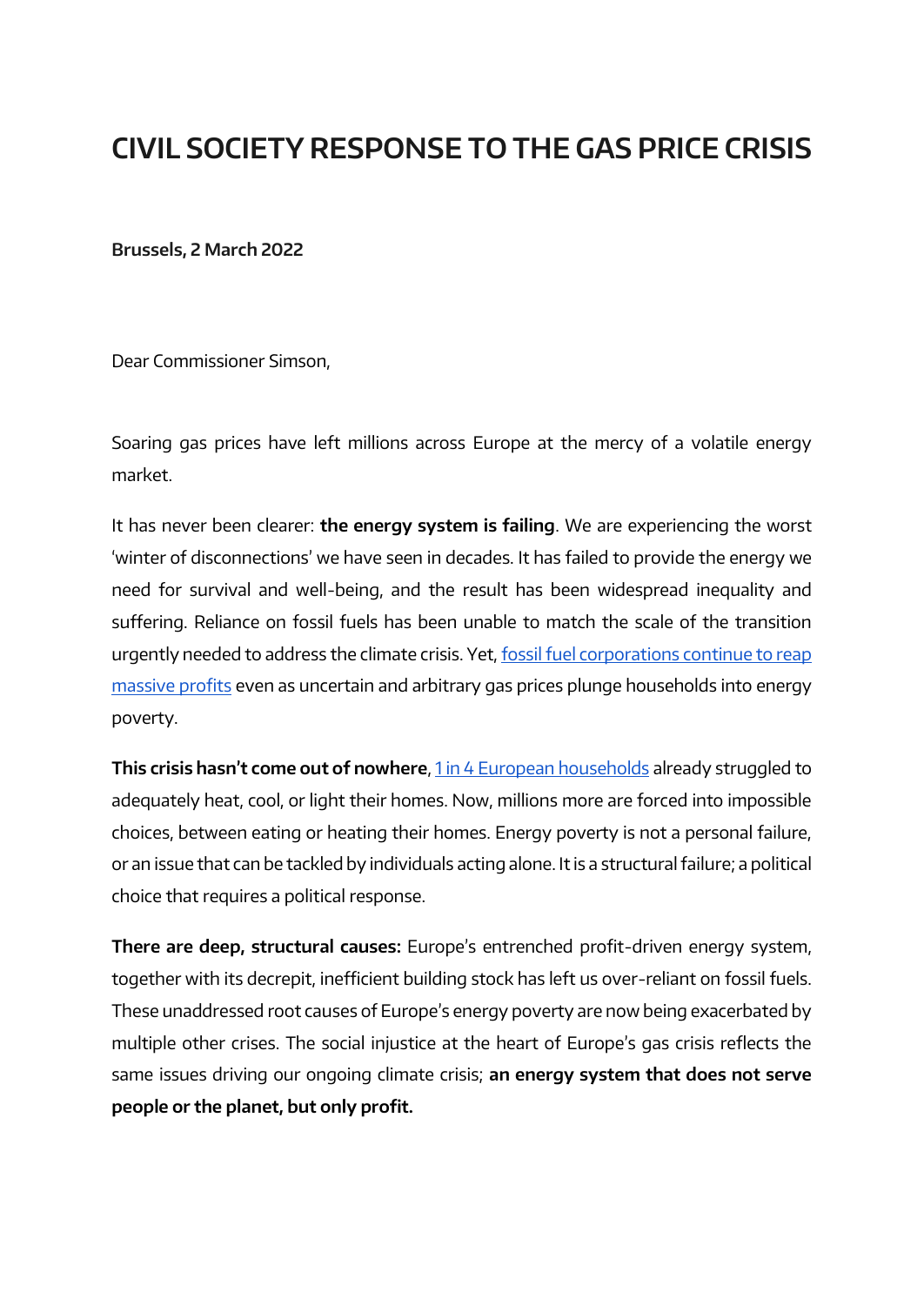**There are also immediate causes:** We see how the impact of the COVID-19 pandemic, weather extremes, geopolitical developments, and the structure of pricing in the energy market have come together to drive a large spike in energy costs this winter. It's also clear that those already living on lower incomes, in poorly insulated homes, and often reliant on fossil gas for heating, have been the worst hit by these interlocking structural weaknesses.

**We believe access to clean, affordable energy must be established as a human right.** Everyone deserves a decent, liveable home that doesn't contribute to the climate crisis.

**But it's clear the energy system is failing Europeans.** EU policymakers have consistently prioritised fossil fuels and corporations. As a result, energy bills soar alongside recordbreaking corporate profits. We see, this winter, **freezing homes and a warming planet.**

It appears that the fossil fuel industry has Europe over a barrel.

**People will freeze without short-term emergency support. People will fry without long-term fixes.**

**This must be the last winter of disconnections.** Now is the time to take ambitious action so we don't replicate this dependency for decades to come.

**We need to reconstruct the system to ensure a right to clean, affordable energy - and to stay within our planetary limits.** This letter is a response, led by groups living in energy precarity across Europe and supported by Friends of the Earth Europe and many allies and members of the [Right to Energy coalition,](https://righttoenergy.org/about) who have come together to share immediate and long-term measures to EU and national leaders. It is a platform for those on the frontlines of the energy and climate crisis to have their solutions heard.

• **In the face of this winter's crisis, we need to mobilise:**

**a) Emergency support** to ensure that no-one dies for lack of affordable energy.

**b) Long-term solutions** so we don't replicate and reinforce our dependency on fossil fuels time and time again.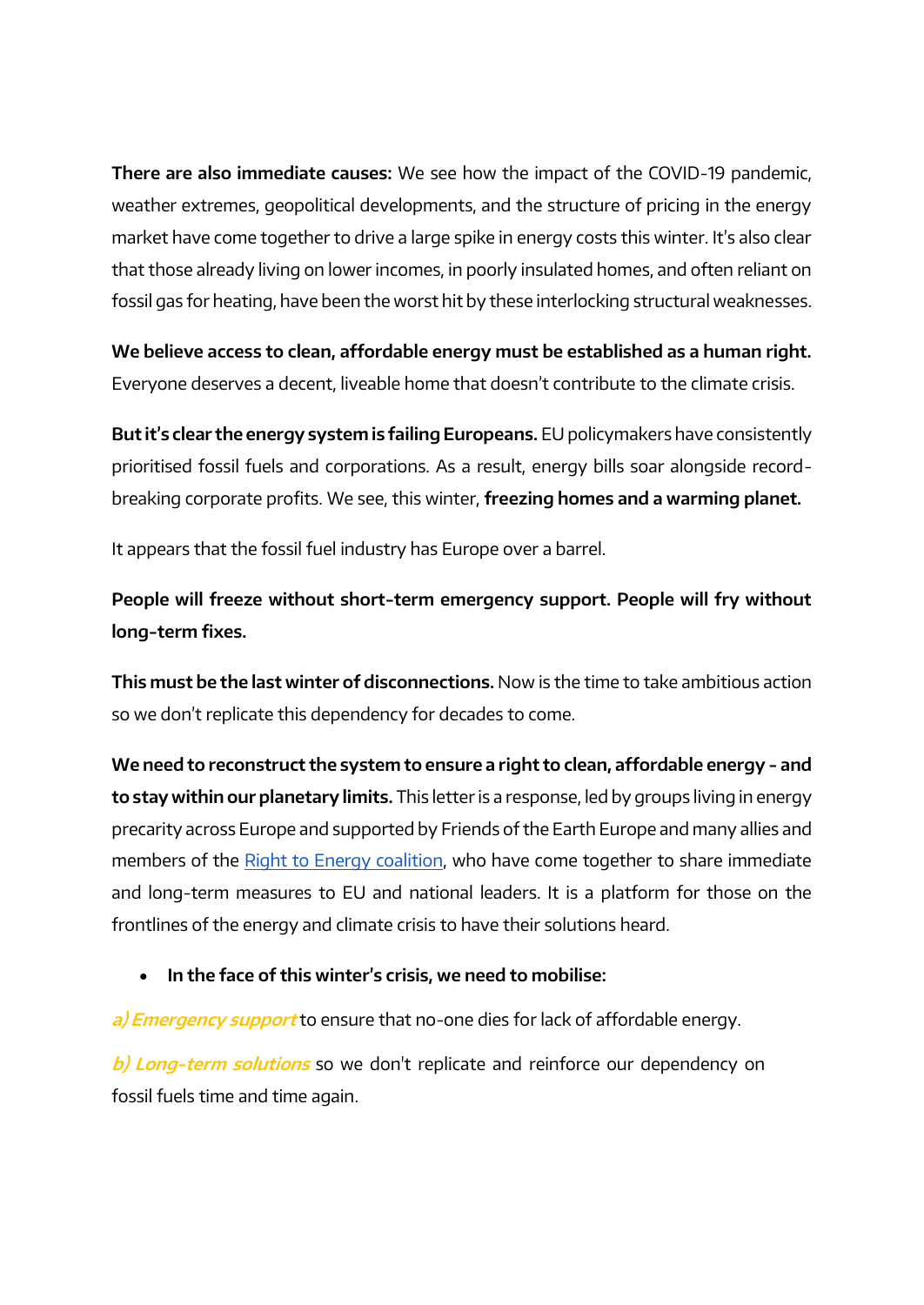• **To respond to the gas crisis, we need:**

# **IMMEDIATE ACTION**

#### **1. Immediate emergency support for those in need of energy**

When supporting people's right to energy in a system dominated by fossil fuels, governments are at the mercy of those fossil fuel companies. Immediate financial support is crucial to shield vulnerable households but risks perpetuating the problem.

**As communities on the frontlines of the gas crisis, we do not want to see our governments held hostage by fossil fuel greed.** 

**We do not want indefinite hand-outs on our behalf to fund the climate crisis.** This must be designated and specifically designed as short-term relief, and constantly benchmarked against what is being done to phase out the immediate need.

#### **Short term support is crucial. However, these measures must be:**

- a) **Time limited** with a clear end date. These must also be matched with support from governments for long-term fixes with urgent investment in home insulation and renewable energy on the scale commensurate with the emergency.
- b) **Conditional**, states must require companies who benefit from state support to reciprocate to the energy poor, e.g., by funding subsidised renovation and renewable programmes for their customers.
- <sup>c</sup>) **Visible** and transparent including public announcements about where money is going (directly and indirectly), who is benefitting, profits, including figures on executive salaries & bonuses, dividends to shareholders, and investments.
- d) **Include long-term requirements**: there should be an increase in taxation on the oil, gas, and coal industries. The proceeds should be used for one, or all of the following purposes: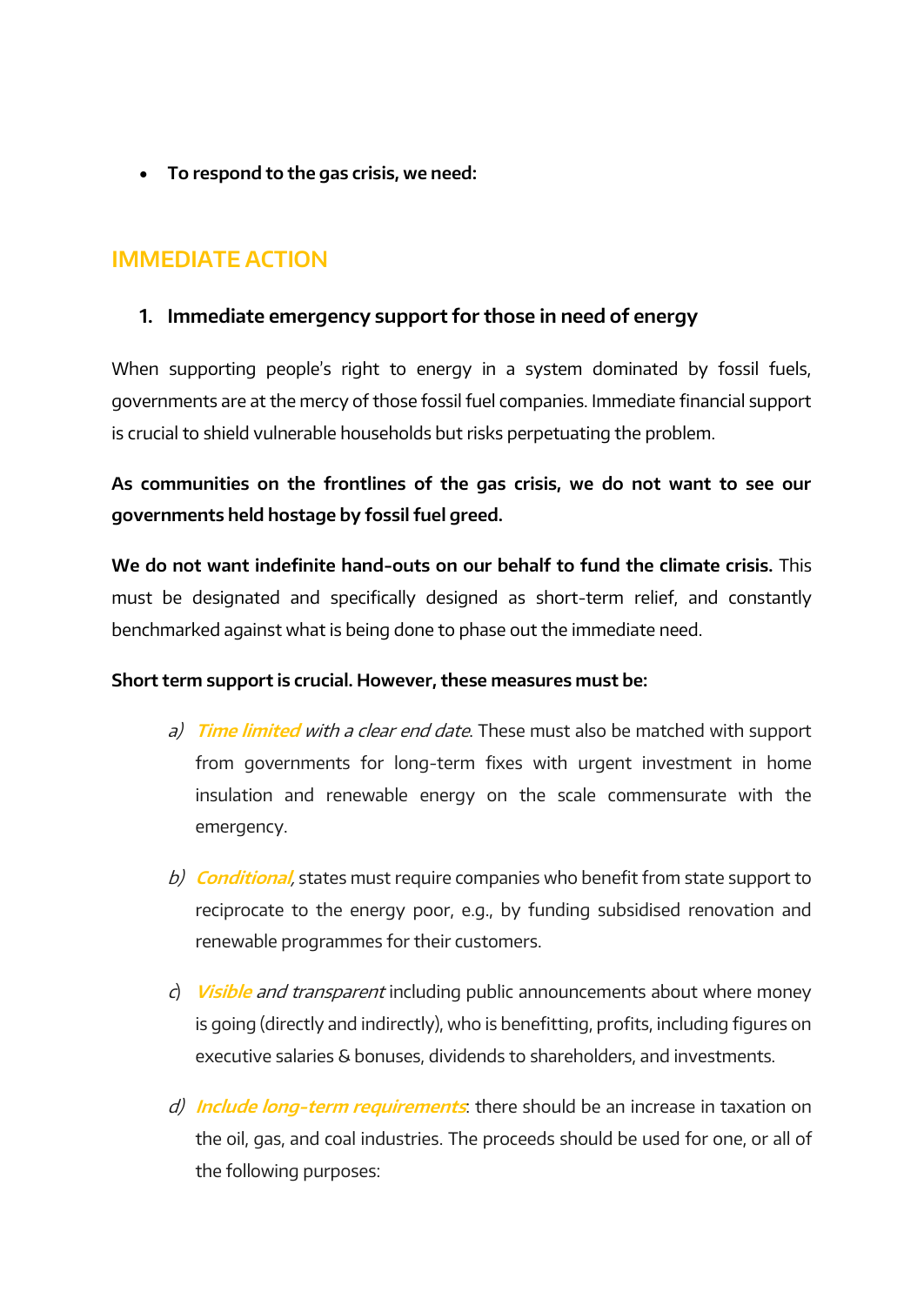**I) Immediate financial** relief for people who cannot afford to keep warm

**II) Subsidised renovation** and **renewable** programmes targeted for lowincome households

**III) On the "polluter pays" principle**, funding for health services, particularly those treating cancer, heart conditions, and other diseases caused in part by fossil fuel pollution

#### **2. Windfall tax**

**A windfall tax<sup>1</sup> on the extortionate fossil fuel profits from recently inflated prices,** that develops into a more permanent responsibility for fossil fuel corporations, **in recognition of social contribution to the costs accruing from this industry**. This should avoid damaging investment in renewables.

#### **3. No more disconnections**

This is root[e](https://ec.europa.eu/info/strategy/priorities-2019-2024/economy-works-people/jobs-growth-and-investment/european-pillar-social-rights/european-pillar-social-rights-20-principles_en)d in the right to energy and energy as a basic need, in line with the **European** [Pillar of Social Rights principles on access to essential services.](https://ec.europa.eu/info/strategy/priorities-2019-2024/economy-works-people/jobs-growth-and-investment/european-pillar-social-rights/european-pillar-social-rights-20-principles_en)

- a)**Absorb the costs:** Debts should be absorbed from industry profits, taking care that industry does not just transfer costs from people who cannot pay, to people who may be slightly better off, forcing some into poverty who were getting by before.
- b)**No imposition of prepayment meters**: Where such meters (which effectively force people to disconnect from their supply) exist, careful measures must [ensure that users have enough money or credit to meet their basic needs.](https://righttoenergy.org/2021/03/31/35000-families-freed-from-energy-bill-debts-in-catalonia/)

<sup>1</sup> **Windfall tax:** A tax levied on unexpected, excessive profits; ones often extracted under difficult economic circumstances.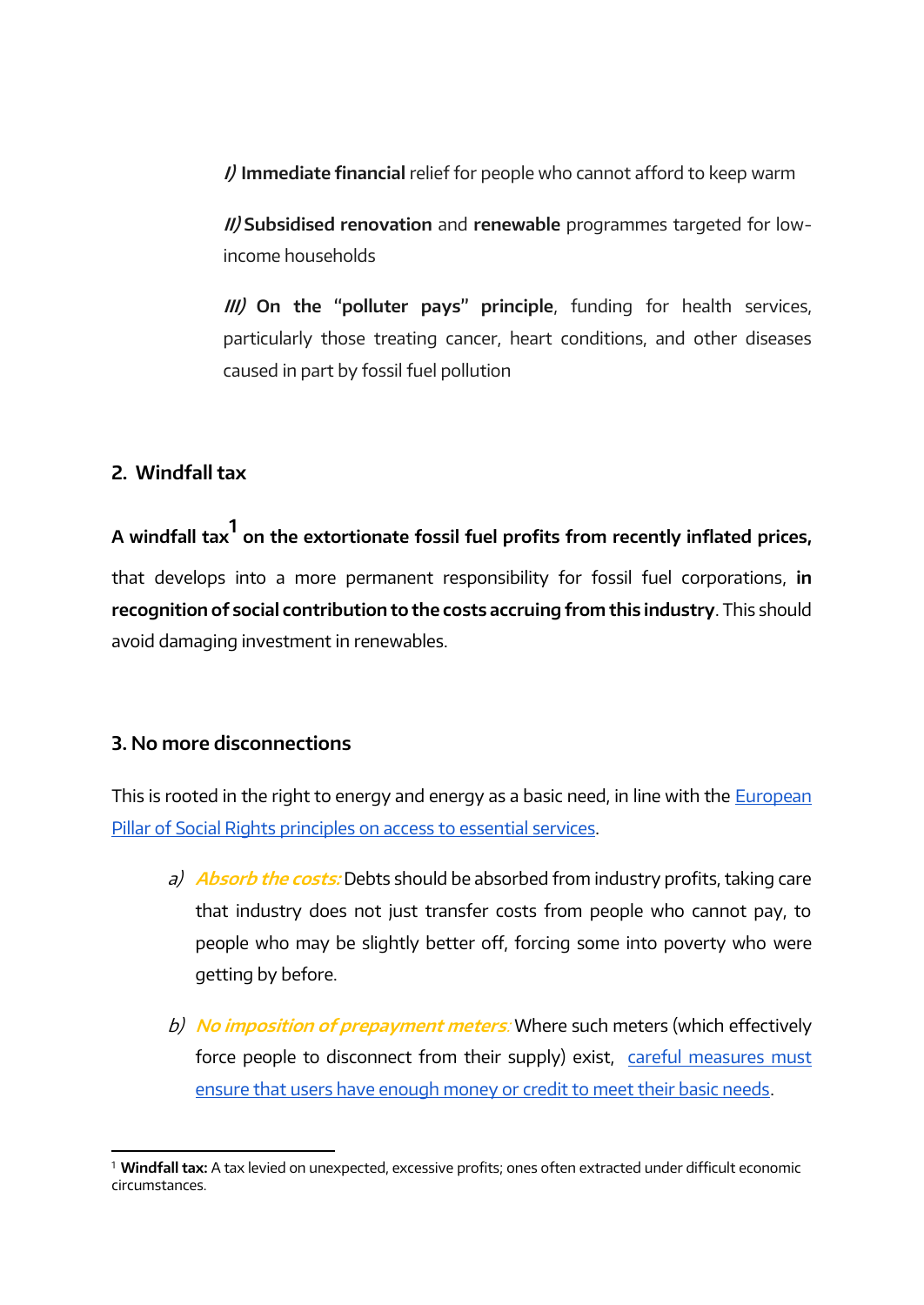# **MEDIUM-TERM ACTION**

#### **4. Fair energy pricing**

To ensure poorer people are no longer made to pay more. National boards should be established to enact:

- a) **An end to discriminatory pricing** e.g. charging higher tariffs to people o[n](https://righttoenergy.org/2020/05/28/whos-to-pay-splitting-the-bill-for-a-just-energy-transition-2/) [pre-payment meters](https://righttoenergy.org/2020/05/28/whos-to-pay-splitting-the-bill-for-a-just-energy-transition-2/)
- b) **"Energy for All":** A free band of energy to cover basic needs: a flat rate provision of a band of energy as a universal basic service, available to all, this would ensure that low users pay less per kWh than high energy users, instead of, as at present, paying more. It can be funded through windfall taxes, an end to fossil fuel subsidies, and/or a rising block tariff on wealthy high-use customers.
- c) **Close examination,** with a view to elimination, of the various ways in which low energy users and low-income households are disadvantaged in current pricing systems, including discounts for direct debits, higher tariffs for users of prepayment meters, punitive debt repayment requirements, punitive standing charges, inability to switch supplier, and more.
- d) **Transparency in energy pricing**, including profit margins of wholesalers as well as retail suppliers, costs of the grid, administration and billing. These measures should be used in harmony with our existing structural demands to address the root causes of energy poverty which include inefficient, unsafe housing and an unjust energy market, and with the need for a just, swiftly accelerated transition to renewables.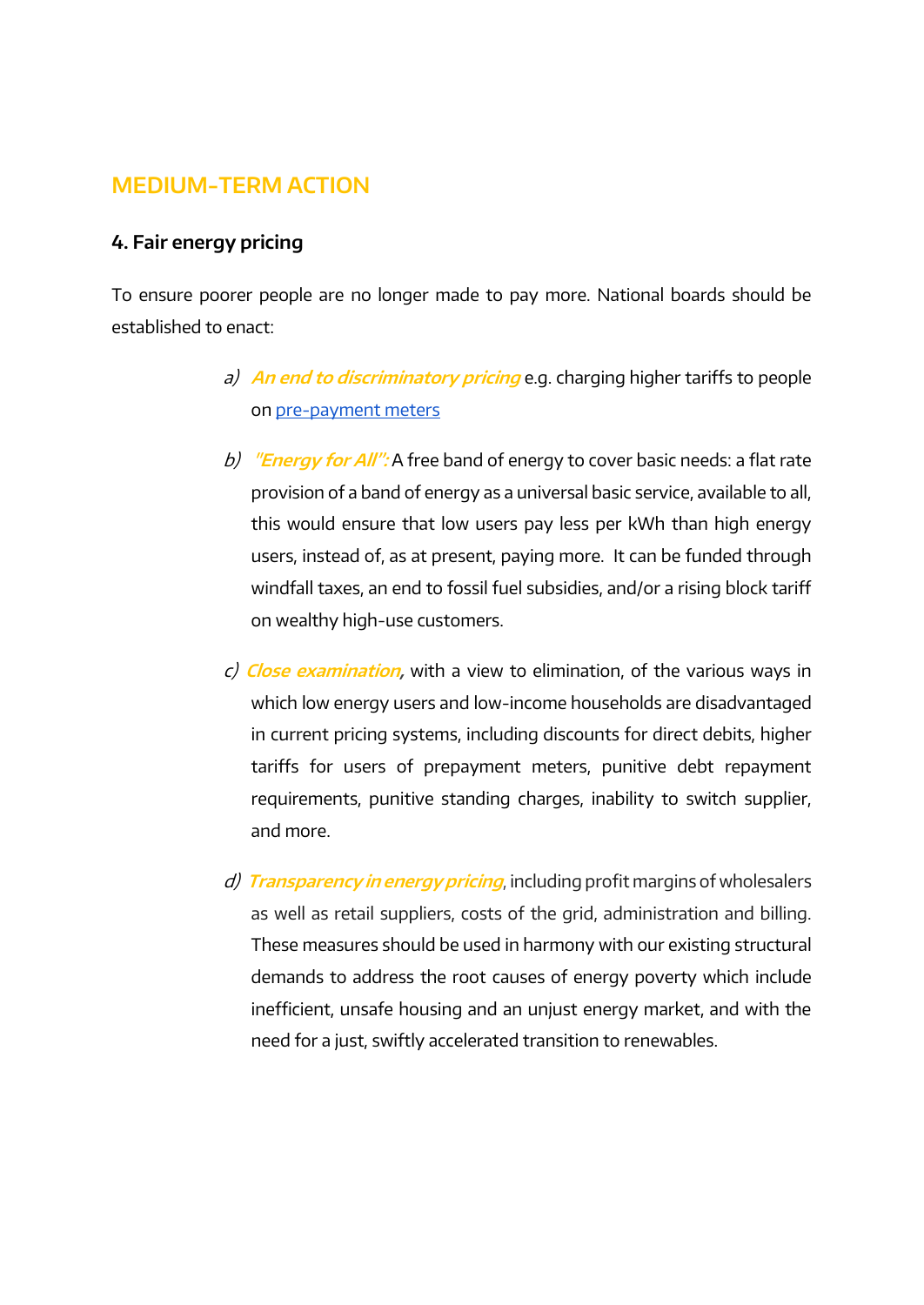# **LONG-TERM SOLUTIONS**

#### **5. Substantial investment**

**Substantial investment towards deep renovation programmes and renewable energy schemes** is needed now to make these accessible to people that need them most.

- a)**Fully subsidised deep renovation programmes** across the EU for those that need them most. Indecent housing is a scandal across Europe, linked to ove[r](https://www.euro.who.int/en/media-centre/sections/press-releases/2011/06/new-evidence-from-who-inadequate-housing-causes-more-than-100-000-annual-deaths-in-europe) [100,000 premature](https://www.euro.who.int/en/media-centre/sections/press-releases/2011/06/new-evidence-from-who-inadequate-housing-causes-more-than-100-000-annual-deaths-in-europe) deaths a yea[r](http://publications.europa.eu/resource/cellar/5187e545-78ab-11e6-b076-01aa75ed71a1.0001.02/DOC_1) and a public health burden of over  $£140$ [billion](http://publications.europa.eu/resource/cellar/5187e545-78ab-11e6-b076-01aa75ed71a1.0001.02/DOC_1) across the EU. We must provide decent and safe housing for all as well as cutting energy bills.
- b) **Large investment in renewable programmes for vulnerable groups, as well as addressing the upfront cost of community energy ownership** models.
- c) **Phasing out fossil fuel infrastructure in our homes**, including a ban on fossil fuel infrastructure in new & existing buildings as well as regulating the sale of fossil fuel boilers. A regulatory approach is more effective for climate and social action than regressive carbon pricing, which leaves low-income households locked into fossil fuels to pay the price for the bill for our energy transition.

We need to reduce our energy consumption and take ownership of our energy system, turning dependency and vulnerability into power and resilience. It's time for Europeans to transition from passive victims of fossil fuels, to active prosumers of clean energy. **These are crucial steps to provide clean, affordable energy for all.**

**The above proposals must be assessed by these key criteria:**

### **SUSTAINABILITY**

- **Any emergency government support enabling people to pay their energy bills must be more than match-funded by additional resources** devoted to energy efficiency and development of renewable energy.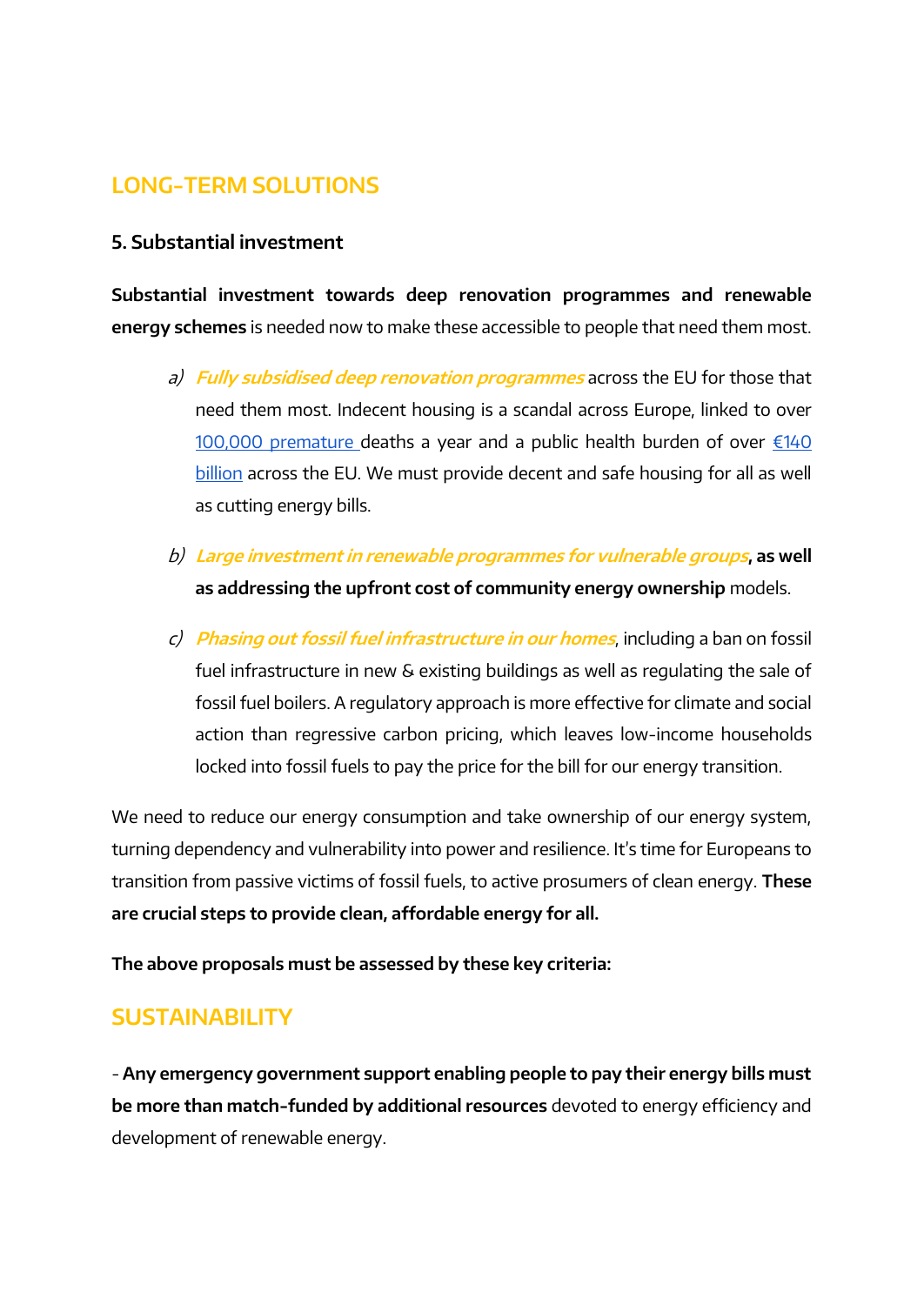- **Proposed measures must prevent government money or resources being used to invest in fossil fuels** when they could be used for renewables, energy efficiency, and financial relief, or could bring in money or resources for the state or others to use for those purposes.

- Proposed measures must, where possible, **incentivise a switch by customers, to renewables, energy efficiency, and using less energy**. They must in any case avoid incentivising the use of fossil fuels as an alternative to these transitions.

- **Clear targets should be set and progress monitored on medium and long-term measures.** 

# **SOCIAL JUSTICE**

**- Wealth must be redistributed progressively** from those who have most to those who have least. Measures must ensure that people can afford to heat, cool, eat, and cover their other necessary expenditures.

**-Transparency is essential:** the winners, losers, costs and benefits of any solution must be clear, including whether it is low- or high-income households who benefit most

**- Relief for people in Europe must not be accomplished at the expense of people in the global South** and others who are at greater risk of poverty, exploitation, and climate change.

- Both financial and energy efficiency measures must be implemented in a way that is **affordable and accessible for all low-income households**, overcoming any barriers based on lack of money, time, space, education, digital access, meter type, housing tenure, benefits entitlement, nationality, social stigma, or due to language or geography.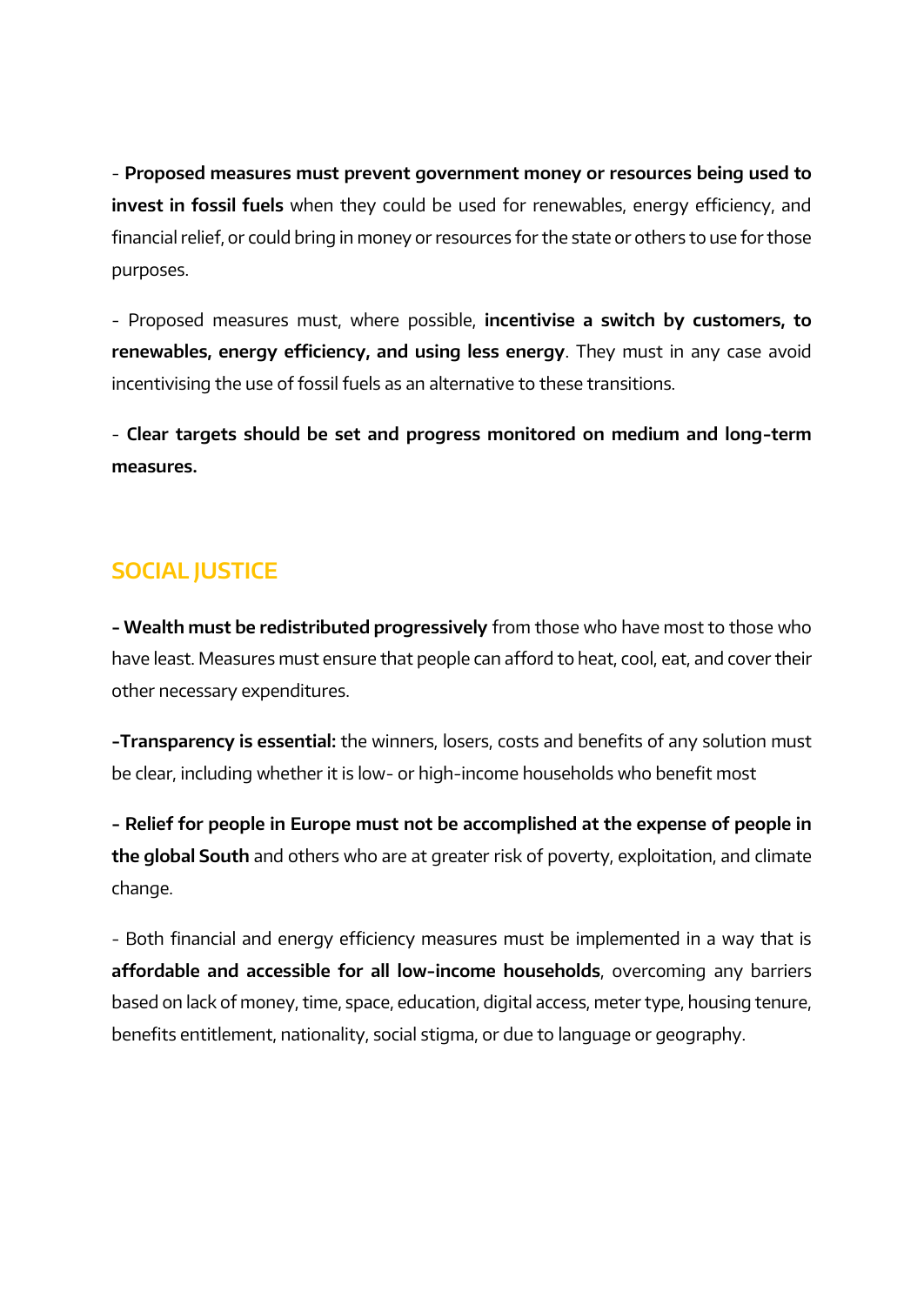We call on EU decision makers and national leaders to take action from their citizens. Together we can work towards an energy system which serves people and our planet.

### Signed,

| <b>ORGANISATION</b>                                |                                       |
|----------------------------------------------------|---------------------------------------|
| Friends of the Earth Europe                        | Rescoop                               |
| Fuel Poverty action                                | <b>ECODES</b>                         |
| Redazione Emergenzaclimatica.it                    | <b>FAPN</b>                           |
| Movimento No TAP/SNAM Brindisi                     | Amigos de la Tierra                   |
| Campagna Per il Clima Fuori dal Fossile            | <b>Global Witness</b>                 |
| Corporate Europe Observatory                       | COFACE                                |
| Gastivists                                         | Alleanza contro la Poverta Energetica |
| Comitati cittadini per l'ambiente                  | Enginyeria Sense Fronteres Catalonia  |
| Associazione Salento KmO                           | Zelena akcija/FoE Croatia             |
| COBAS Confederazione Comitati di Base              | Forum Ambientalista                   |
| Coord.ravennate "Per il Clima - Fuori dal Fossile" | <b>Housing Europe</b>                 |
| Parents For Future Bologna                         | Deutsche Umwelthilfe eV               |
| <b>Trivelle Zero Molise</b>                        | Global 2000                           |
| Terrablu                                           | 350.org                               |
| Trivelle Zero Marche                               | <b>Za Zemiata</b>                     |
| <b>RWADE</b>                                       | Milieudefensie                        |
| Geres                                              | Ecologistas en Acción                 |
| Habitat for Humanity Bulgaria                      | European Network Against Racism       |
| Transform Europe!                                  | <b>Friends of the Earth Malta</b>     |
| Equinox                                            | Friends of the Earth Ireland          |
| <b>Transnational Institute</b>                     |                                       |